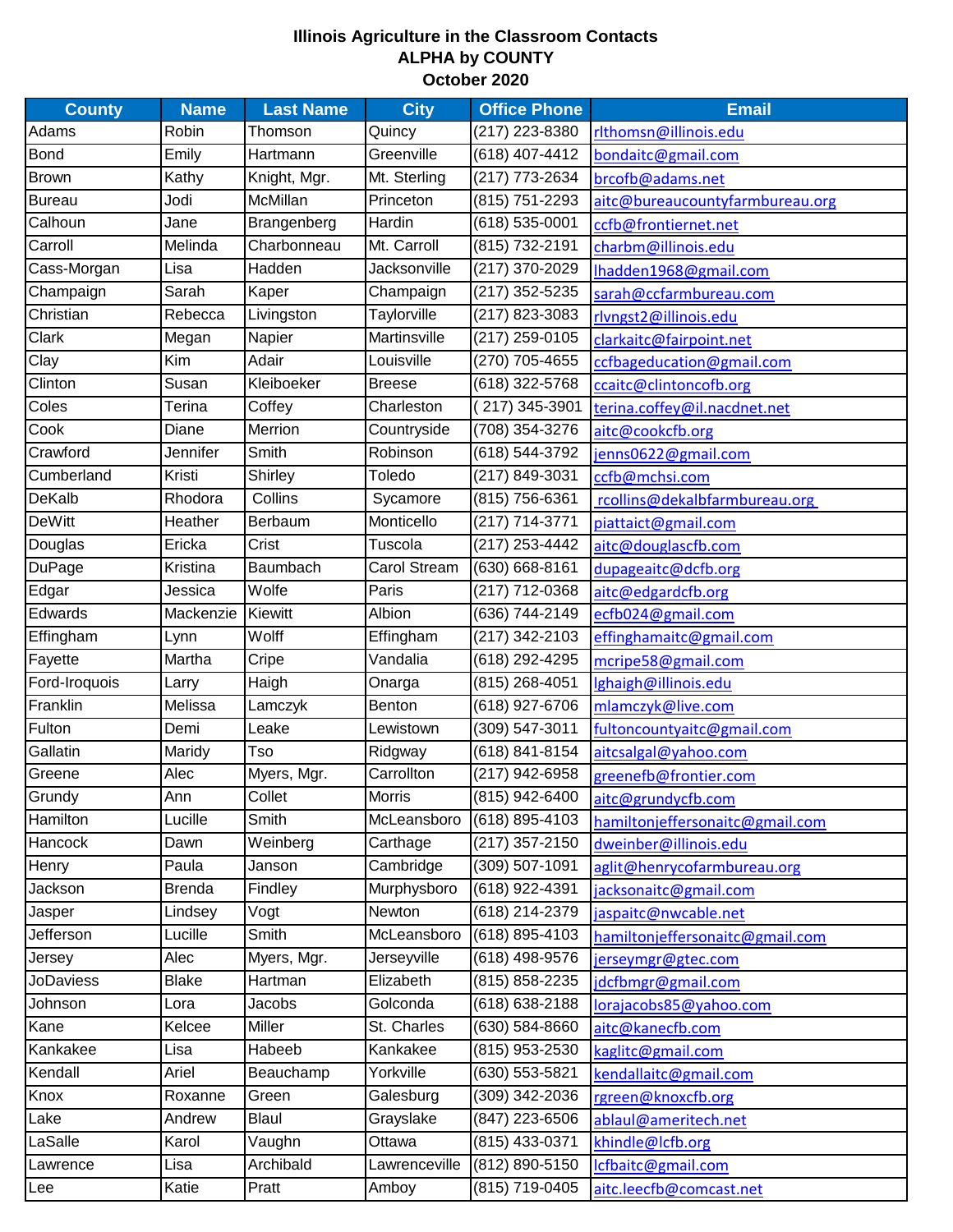## **Illinois Agriculture in the Classroom Contacts ALPHA by COUNTY October 2020**

| Livingston        | Debbie       | Ruff           | Pontiac           | (815) 844-6127   | debra.ruff@il.nacdnet.net            |
|-------------------|--------------|----------------|-------------------|------------------|--------------------------------------|
| Logan             | Candice      | Mckown         | Springfield       | (217) 753-4611   | cmckown@sangamonfb.org               |
| Macon             | Jennifer     | Fink           | Decatur           | (217) 877-2436   | jennifer@maconcfb.org                |
| Macoupin          | Connie       | Niemann        | Carlinville       | (217) 854-9604   | cniemann@illinois.edu                |
| Madison           | Margaret     | Weis           | Edwardsville      | (618) 692-6575   | madcocaree@gmail.com                 |
| Marion            | Meggan       | Hiestand       | Salem             | (618) 548-2100   | mcaitc@marioncofb.org                |
| Marshall-Putnam   | <b>Beth</b>  | Dellatori      | Oglesby           | (815) 224-0889   | beth5@illinois.edu                   |
| Mason             | Trisha       | Bergman        | Havana            | (217) 306-5650   | trishajbergman@gmail.com             |
| Massac            | Alexis       | Burnett, Mgr.  | Metropolis        | (618) 638-7205   | massacfb1@gmail.com                  |
| McDonough         | Mendy        | Sowers         | Macomb            | (309) 331-3315   | mendysowers@gmail.com                |
| McHenry           | Katie        | Vanderstappen  | Woodstock         | (815) 338-1520   | katieaitc@gmail.com                  |
| McLean            | Carrie       | Vogel          | Bloomington       | (309) 825-6248   | aitctablet@gmail.com                 |
| Menard            | Candice      | Mckown         | Springfield       | (217) 753-4611   | cmckown@sangamonfb.org               |
| Mercer            | Teresa       | Kirwan         | Viola             | (309) 314-3072   | tkirwan@illinois.edu                 |
| Monroe            | Meghan       | Polacek        | Waterloo          | (618) 939-6197   | mcaglit@htc.net                      |
| Montgomery        | Rebecca      | Livingston     | Hillsboro         | (217) 823-3083   | rlvngst2@illinois.edu                |
| Moultrie          | Amanda       | Sanner         | Sullivan          | (217) 412-7522   | amandalsanner@gmail.com              |
| Moultrie          |              |                | Sullivan          | (217) 728-4214   | membership@moultriecfb.com           |
| Ogle              | Melinda      | Charbonneau    | Oregon            | (815) 732-2191   | charbm@illinois.edu                  |
| Peoria            | Jennifer     | Glover         | Peoria            | (309) 686-7070   | agcoordinator.peoriacounty@gmail.com |
| Piatt             | <b>Baley</b> | Milton         | Monticello        | (217) 762-2128   | bmilton@piattfb.org                  |
| Pike              | <b>Blake</b> | Roderick, Mgr. | Pittsfield        | (217) 285-2233   | blake@pikescottfb.org                |
| Pope-Hardin       | Lora         | Jacobs         | Golconda          | (618) 638-2188   | lorajacobs85@yahoo.com               |
| Pulaski/Alexander | Alexis       | Burnett, Mgr.  | Mounds            | (618) 745-9429   | pulalexfb@gmail.com                  |
| Randolph          | Alexis       | Mudd           | Sparta            | (618) 719-7510   | alexis.n.mudd@gmail.com              |
| Richland          | Donna        | Zwilling       | Olney             | (618) 393-4116   | richlandaitc@gmail.com               |
| Rock Island       | Tara         | Mayhew, Mgr.   | Moline            | (309) 736-7432   | tmayhew@ricofarmbureau.org           |
| Saline            | Maridy       | Tso            | Harrisburg        | (618) 841-8154   | aitcsalgal@yahoo.com                 |
| Sangamon          | Candice      | Mckown         | Springfield       | (217) 753-4611   | cmckown@sangamonfb.org               |
| Schuyler          | Lori         | Hulvey         | Camden            | (217) 491-7005   | hulveylori@yahoo.com                 |
| Scott             | <b>Blake</b> | Roderick, Mgr. | Winchester        | $(217)$ 285-2233 | blake@pikescottfb.org                |
| Shelby            | Kathleen     | Agney          | Shelbyville       | (217) 343-6080   | shelbyaged@outlook.com               |
| St. Clair         | Jill         | Biehl          | <b>Belleville</b> | (618) 233-6800   | stclairaitc@stclairfb.org            |
| <b>Stark</b>      | Emily        | Iliff, Mgr.    | Toulon            | (309) 286-7481   | starkcfbmanager@gmail.com            |
| Stephenson        | Victoria     | Hansen         | Freeport          | (815) 232-3186   | manager@stephensoncfb.org            |
| Tazewell          | Emily        | Rogier, Mgr.   | Pekin             | (309) 347-3165   | tcfberogier@outlook.com              |
| Union             | Abbie        | Stegle         | Jonesboro         | (573) 837-2122   | aglitcoordinator@gmail.com           |
| Vermilion         | Missy        | <b>Buhr</b>    | Danville          | (217) 442-8713   | aitc.vcfb@comcast.net                |
| Wabash            | Staci        | Roberts        | Mt. Carmel        | (618) 262-5865   | wcfbaitc@gmail.com                   |
| Henderson         | Anna         | Sharp          | Monmouth          | (309) 734-9401   | ageducation@hotmail.com              |
| Washington        | Kerri        | Krawiecki      | Nashville         | (618) 327-3081   | washaitc@washingtoncfb.org           |
| Wayne             | Alyssa       | Short          | Fairfield         | (618) 842-3342   | agliteracy@waynecfb.com              |
| White             | Alyssa       | Short          | Fairfield         | $(618)$ 382-8512 | agliteracy@waynecfb.com              |
| Whiteside         | Diane        | <b>Baker</b>   | Morrison          | (815) 631-6981   | aitcwhiteside@gmail.com              |
| Will              | Dakota       | Cowger         | Joliet            | $(708)$ 259-2444 | aitc@willcfb.org                     |
| Williamson        | Maria        | Farris         | Marion            | (618) 694-9893   | farriskanosa@aol.com                 |
| Winnebago-Boone   | Diane        | Cleland        | Rockford          | (815) 962-0653   | Wbfbaitc@live.com                    |
| Woodford          | Malena       | Cook, Mgr.     | Eureka            | (309) 467-2347   | wcfbmgr@gmail.com                    |